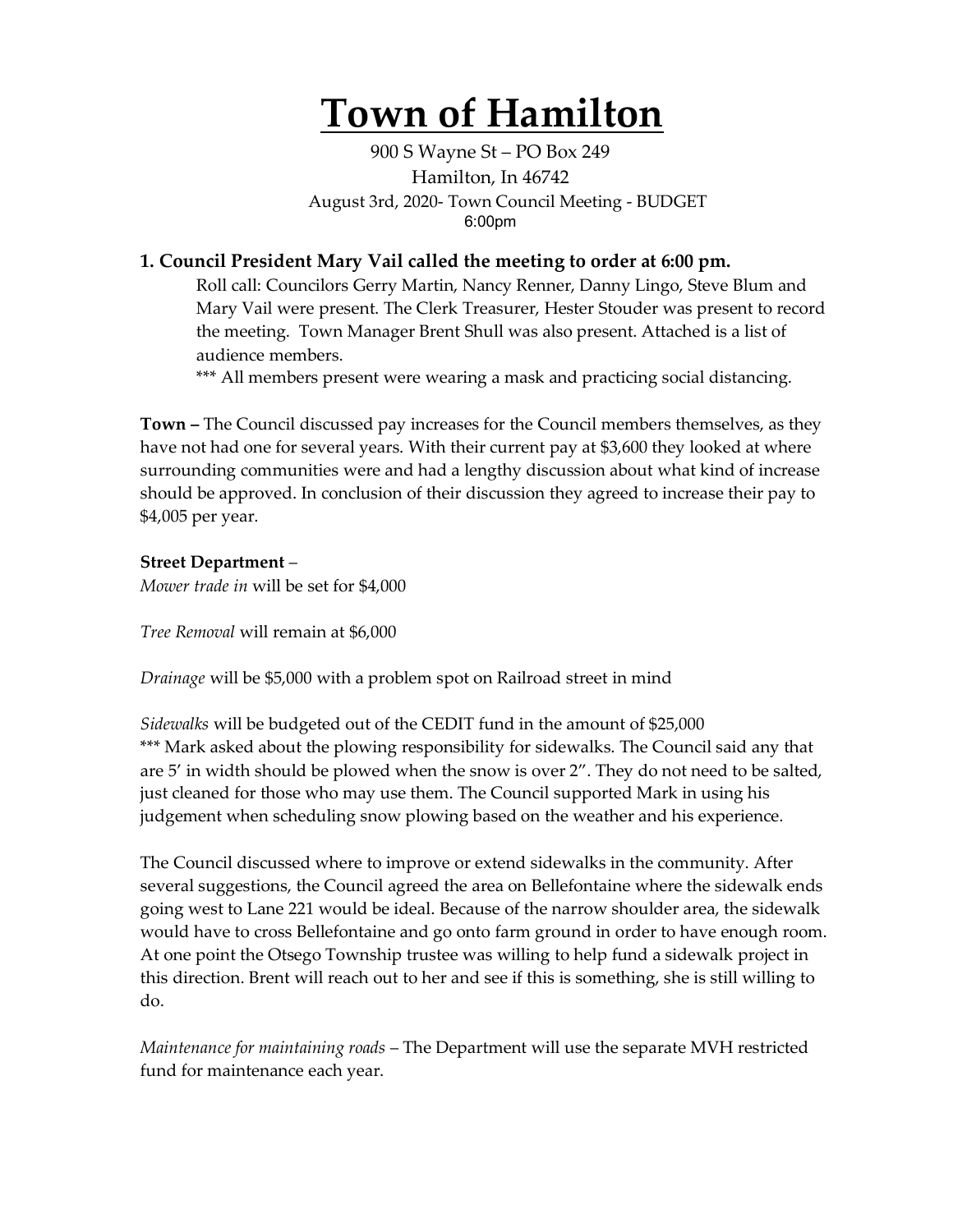*Equipment – future needs, trading in the Kubota* – The department would like to budget \$30,000 for replacing the 2013 Kubota. This amount will include the equipment needed for the new one. The plow used on the 2013 Kubota will go with it when it is traded in.

*3rd Employee* – Superintendent Mark Gerardot does not anticipate a need in 2021, but would look at it in 2022

### **Police Department** –

*School Programs/Community Outreach* will stay at \$5,000

*Vehicle purchase* – This will not be in the budget until 2023

*Drone Training/Purchase* – This amount will stay at \$20,000. The drone has yet to be purchased and the 2 officers are still going thru training

*Marine Patrol* - \$3,000, this will include maintenance and other items they may need for patrolling.

*5th Officer –*Marshal Jeremey Warner talked about hiring a 5th officer to cover patrol duties. This would allow him to have a Monday thru Friday schedule and would eliminate the current part time administrative position. The Council and Marshal discussed the involvement of the additional officer with the school, but nothing was decided at this time. A 5th officer will be put into the budget so the Council and Marshal can review the impact before making a final decision to hire someone.

*Detective Position* – Marshal Jermey Warner asked the Council to consider increasing the detective pay from \$500 annually to \$1000 or \$1,500. He said the additional workload and paperwork are worth more than the \$500 that is currently allowed for the position. The Council agreed to put a range in the salary ordinance from \$1,000 to \$1,500. This will not take effect until the 2021 budget year. The Council said Marshal Warner could work with the Town Manager and Clerk to find a way to compensate the detective the additional amount for 2020.

#### **Water Department** –

Brad Haskins reviewed the Capital plan with the Council and the following changes were made.

*Boring Machine upgrade* – This will be put on hold until further notice. The department doesn't have a need for a larger boring machine at this time.

*Truck Replacement* – Brad will check prices for newer trucks and make sure the \$60,000 projected for 2022 is accurate.

*Meters* – The department is working on changing them but is unable to do them as aggressively as they planned due to being short staffed.